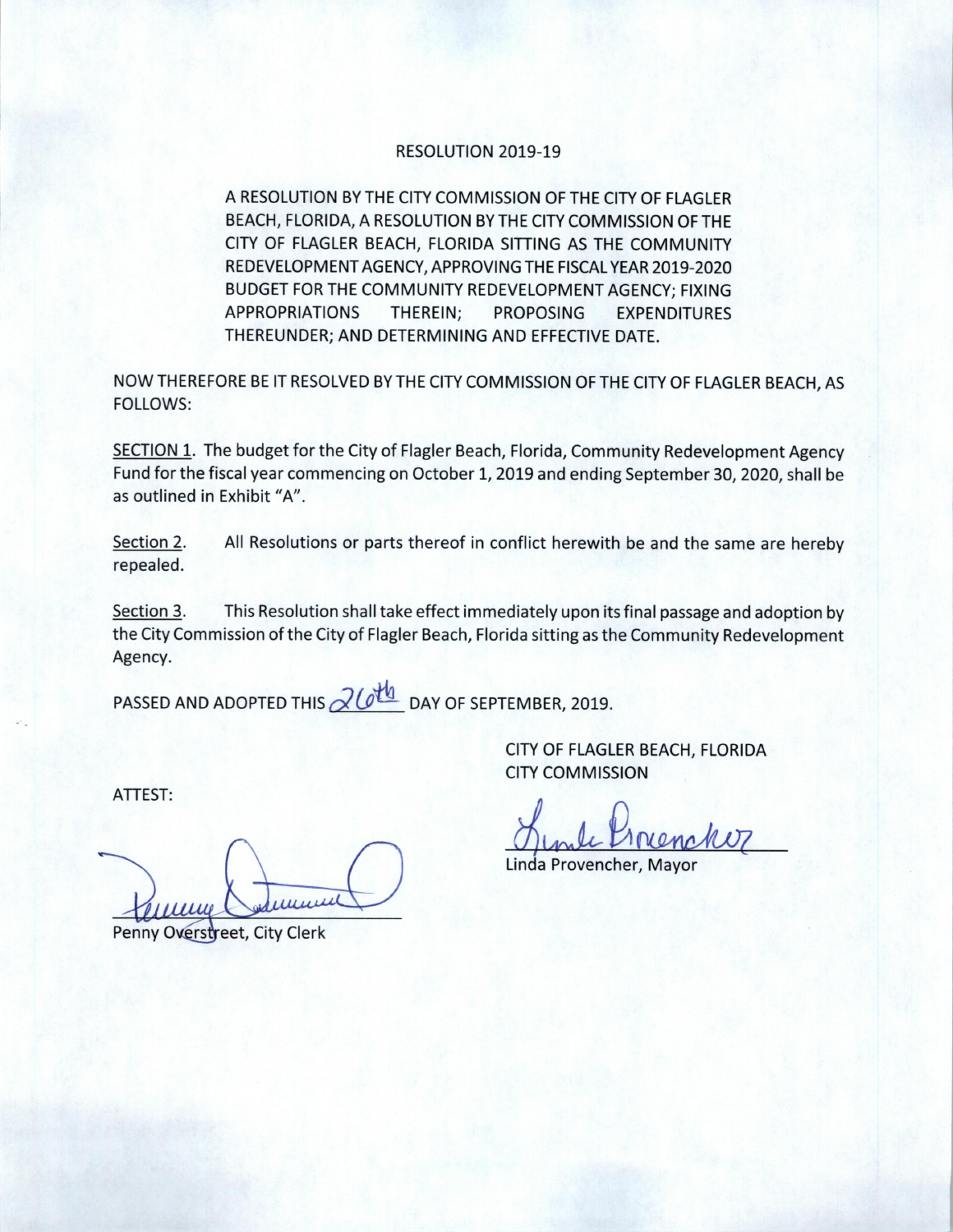Exhibit A Resolution 2019-19

Connunity Redevelopment Fund

| Return to Reserves 5 |         | Capital | Debt Services<br>$\mathbf \Omega$ | <b><i><u>Operations</u></i></b><br>S | Salary<br>$\mathbf{\hat{v}}$ | Revenues |
|----------------------|---------|---------|-----------------------------------|--------------------------------------|------------------------------|----------|
| 33.602               | 291,261 | 75,000  | 104,161                           | 112,100                              |                              | 324,863  |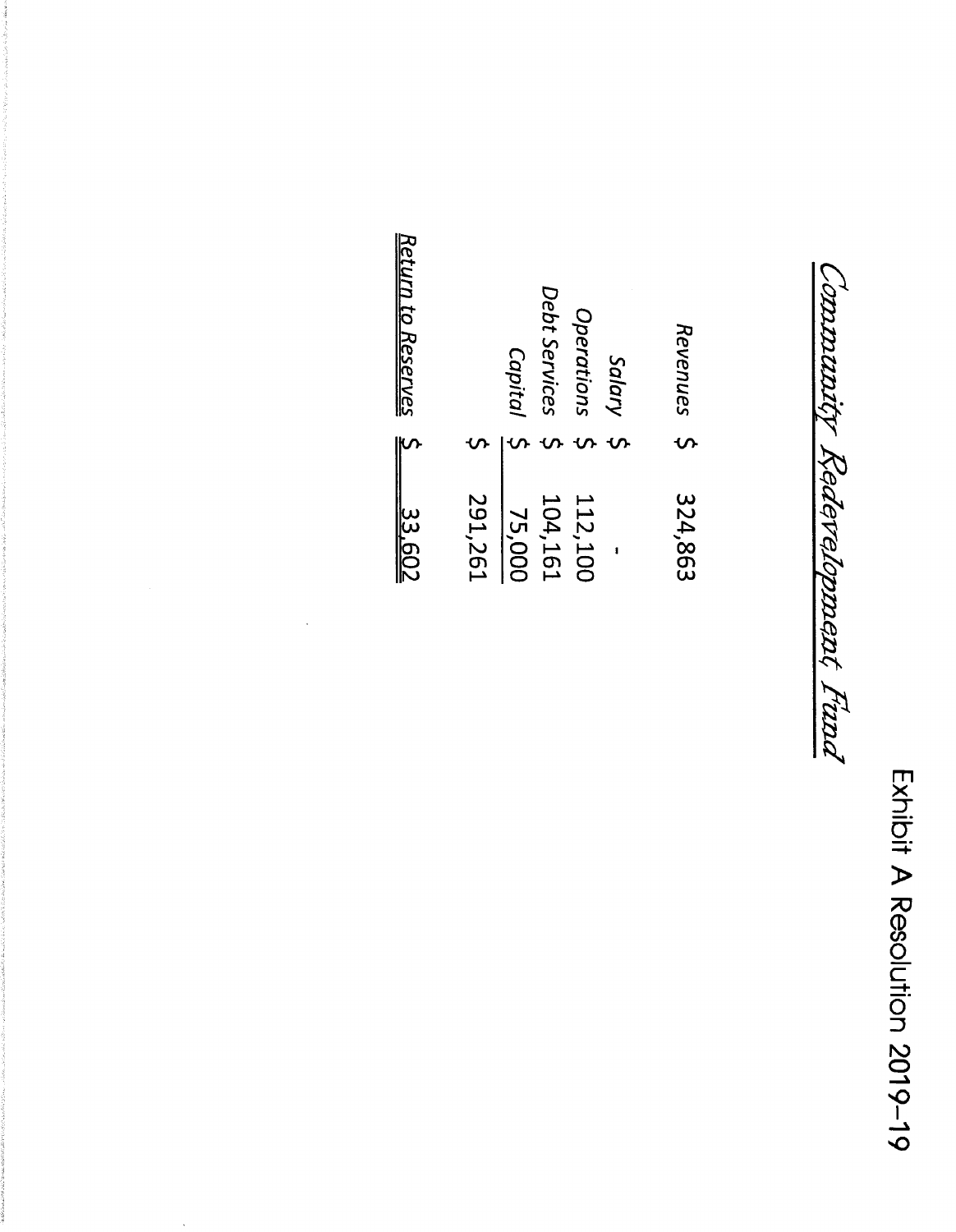| ļ<br>Ļ<br>$\ddot{\cdot}$<br>$\frac{1}{2}$ |
|-------------------------------------------|
|                                           |
| $\frac{1}{2}$                             |
| -<br>S<br>₹                               |

| 17.05%    | 324,863          |                                                         | 277,545        | 226,699          | a series de la componenta de la componenta de la componenta de la componenta de la componenta de la componenta<br>Totals for dept 3100 - AD VALOREM, SALES AND USE TAXES |                        |
|-----------|------------------|---------------------------------------------------------|----------------|------------------|--------------------------------------------------------------------------------------------------------------------------------------------------------------------------|------------------------|
| 4.84%     | $-1000$          | $\frac{\frac{105,285}{100,723}}{\frac{4,915}{270,903}}$ | 4,769          | 346 <sup>e</sup> | CRA-AD VALOREM TAXES(EFMCD)                                                                                                                                              | 101.3100.311400        |
| 15.18%    | 185,538          |                                                         | 161,082        | 134,159          | CRA-AD VALOREM TAXES(COUNTY                                                                                                                                              | 101.3100.31130         |
| 20.26%    | 134,325          |                                                         | 111,694        | 88,594           | AD VALOREM TAXES                                                                                                                                                         | <b>JOILIE.OOIE.LOL</b> |
|           |                  |                                                         |                |                  | Dept 3100 - AD VALOREM, SALES AND USE TAXES                                                                                                                              |                        |
| % CHANGI  | <b>BUDGET</b>    | <b>ACTIVITY</b>                                         | <b>BUDGET</b>  |                  | DESCRIPTION                                                                                                                                                              | <b>GLNUMBER</b>        |
| Requester | <b>REQUESTED</b> | PROJECTEL                                               | <b>AMENDED</b> | <b>ACTIVITY</b>  |                                                                                                                                                                          |                        |
| 2019-20   | 2019-20          | 2018-19                                                 | 2018-19        | 2017-18          |                                                                                                                                                                          |                        |

## Dept 5391 - CRA FUND EXPENSE

|                 |                    |             |                |                 | Totals for dept 5391 - FUND EXPENSE      |                     |
|-----------------|--------------------|-------------|----------------|-----------------|------------------------------------------|---------------------|
| 3.44%           | 291,261            | 226,896     | 281,588        | 177,813         |                                          |                     |
| 4.96%           | 179.161            | 340,196     | 170,696        | 102,197         | TOTAL Capital Purchases and Improvements |                     |
| 8.03%           | 16,521             | 17,963      | 17,963         | 19,380          | DEBT SERVICE - INTEREST                  | 101.5391.707207     |
| 1.75%           | 000'85             | 000'/5      | 57,000         | <b>DOD'95</b>   | DEBT SERVICE PRINCIPAL                   | 101.5391.707206     |
| 49.49%          | 593                | 1,174       | 1,174          | 1,744           | INTEREST LOAN FROM GENERAL FUND          | 101.5391.707200     |
| -0.04%          | 29,047             | 29,059      | <b>29,059</b>  |                 | DEBT SERVICE PRINCIPAL- GENERAL FUND     | 101.5391.707100     |
| <b>HDIVIOI</b>  |                    |             |                | <b>5,759</b>    | <b>CAPITALIZED EQUIPMENT</b>             | 101.5391.606400.153 |
| <b>%00'001-</b> |                    |             | 000'8          |                 | <b>CAPITALIZED EQUIPMENT</b>             | 101.5391.606400     |
| $-100.00$       |                    | 35,000      | 000'05         |                 | <b>WICKLINE BLDG</b>                     | 101.5391.606300.106 |
| 800.00%         | 75,000             |             | <b>2.500</b>   | 19,314          | IMPROVEMENTS                             | 101.5391.606300     |
| 1.09%           | <u>112,100</u>     | 86,700      | 110,892        | <b>75,616</b>   |                                          | TOTAL Operations    |
| 0.00%           | 200                |             | ă              | <b>275</b>      | MEMBRSHPS SUBSCRPTS DUES                 | 101.5391.305400     |
| <b>9.00%</b>    | $\overline{5,000}$ |             | 000'S          | 568             | <b>OPERATING SUPPLIES</b>                | 101.5391.305200     |
| 0.00%           | 1,000              |             | 000'I          |                 | LEGAL & PERSONAL NOTICES                 | 101.5391.304901     |
| 800.0           | 10,000             |             | 10,000         |                 | REPAIRS & MAINTENANCE                    | 101.5391.304600     |
| 7.14%           | 005'L              | 000'L       | 7,000          | 3,794           | UTIILITIES                               | 101.5391.304300     |
| <b>a/NG#</b>    |                    |             |                | š.              | LIBRARY CURB APPEAL                      | 101.5391.303400.173 |
| 8.63%           | 007'18             | 75,700      | 77,692         | <b>SS,672</b>   | CONTRACTUAL SERVICES                     | 101.5391.303400     |
| %00'02          | 4,000              | 4,000       | 000'S          | 4,530           | AUDIT                                    | 101.5391.30320C     |
| %00'001-        |                    |             | 5,000          |                 | PROFESSIONAL SERVICES                    | 101.5391.302100     |
| % CHANGE        | <b>BUDGET</b>      | ∀כבו<br>NIM | <b>BUDGET</b>  |                 | DESCRIPTION                              | <b>GLNUMBER</b>     |
| Requested       | <b>REQUESTED</b>   | PROJECTED   | <b>AMENDED</b> | <b>ACTIVITY</b> |                                          |                     |
| 2019-20         | 2019-20            | 201<br>8-19 | 2018-19        | 2017-18         |                                          |                     |